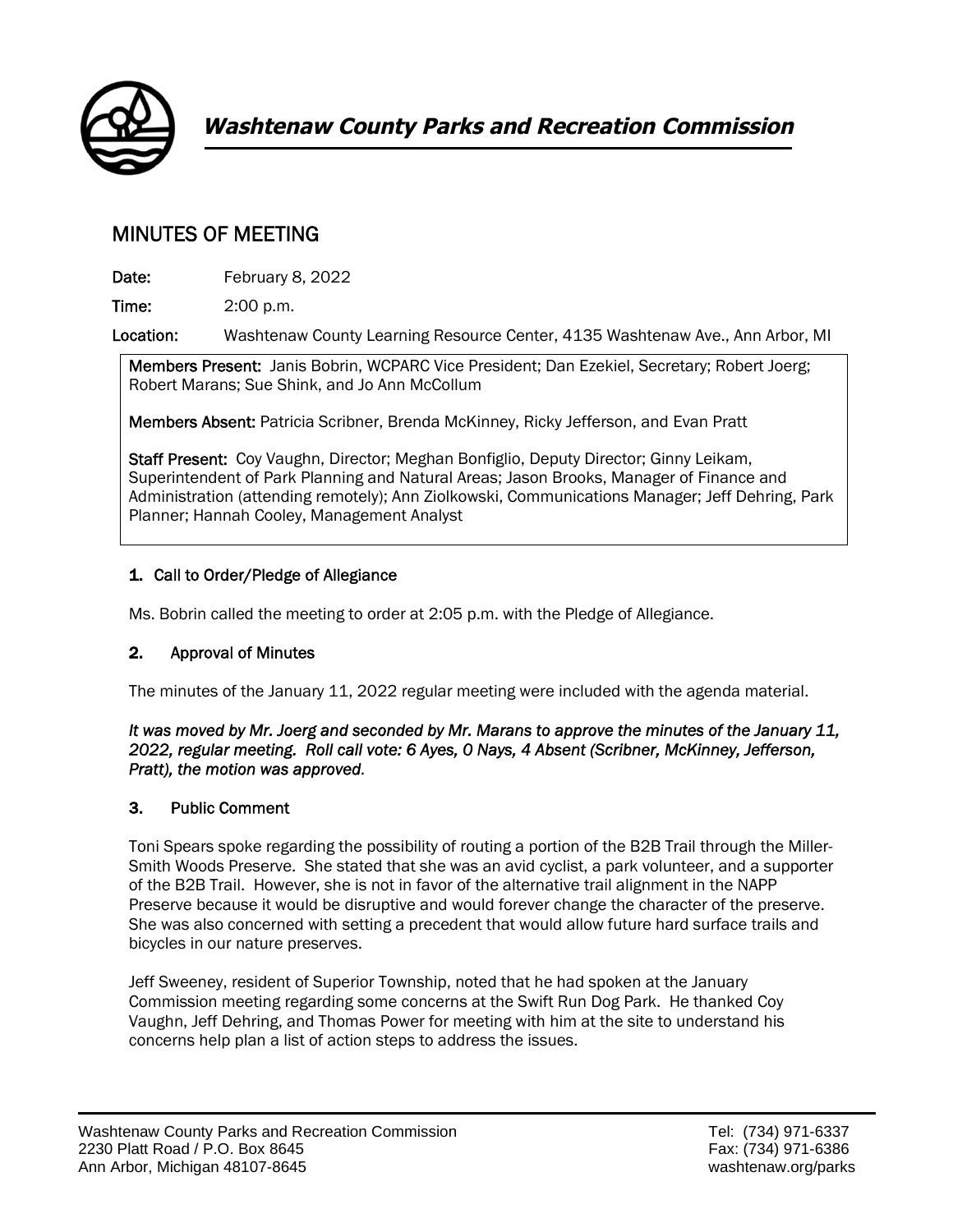### 4. Communications, Projects & Activities

Mr. Vaughn reported on the January communications which were included in the packet and provided a presentation summarizing the projects, programs, and events for the month. Ms. Bonfiglio and Ms. Cooley presented various software upgrades the will help enhance our park operations.

Mr. Joerg asked if patrons at the golf course would still be able to call in and make tee times with the new software upgrades. Ms. Bonfiglio responded that phone and in-person tee times will still be available.

Ms. McCollum asked if we considered a software that would allow residents to call in and report maintenance issues. Ms. Bonfiglio responded that we researched various workflow management software systems and there are some that integrate public reporting, such as SeeClickFix that is used by the City of Ann Arbor. At this time, staff felt it was cost prohibitive but will continue to evaluate and look for ways to implement a public-facing reporting tool in the future.

*It was moved by Mr. Ezekiel and seconded by Ms. Shink to accept and file the Communications, Projects & Activities for the month of January 2022, as submitted. Roll call vote: 6 Ayes, 0 Nays, 4 Absent (Scribner, McKinney, Jefferson, Pratt), the motion was approved.* 

## 5. Financial & Recreation Reports – January 2022

## A. Financial Reports

Mr. Brooks reported on the financials and stated that the total for the claims for the month of January was \$1,244,217.99.

*It was moved by Mr. Ezekiel and seconded by Ms. McCollum to accept and file the Financial Reports for the month of January 2022 as submitted. Roll call vote: 6 Ayes, 0 Nays, 4 Absent (Scribner, McKinney, Jefferson, Pratt), the motion was approved.* 

### B. Recreation Reports

Mr. Brooks presented the recreation reports for the month of January 2022 for all park facilities.

*It was moved by Mr. Marans and seconded by Ms. Shink to accept and file the Recreation Reports for the month of January 2022 as submitted. Roll call vote: 6 Ayes, 0 Nays, 4 Absent (Scribner, McKinney, Jefferson, Pratt), the motion was approved.* 

### 6. Old Business

# A. 2022-25 B2B Budget

Mr. Vaughn reported on the collaboration between the Commission and the Huron Waterloo Pathways Initiative (HWPI) and how it was formalized with a Memorandum of Understanding (MOU) in 2017. At the time of the MOU the Commission allocated \$4 million of general parks funding to the B2B Trail through 2022—effectively matching the \$1 million of funds that come from the Road and Trails Millage each year.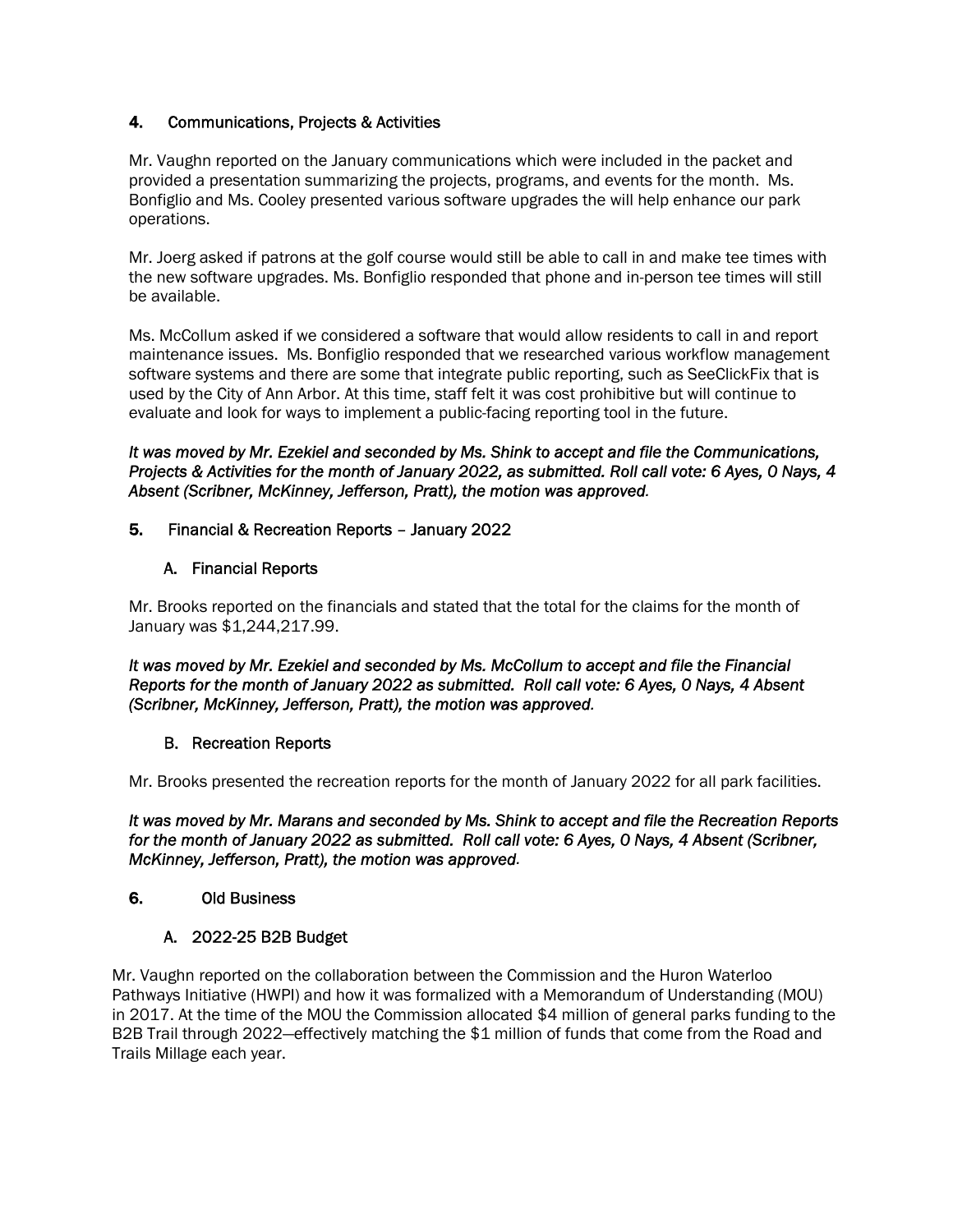Since 2017, the Commission, HWPI and other project partners have collaborated to build, rebuild, and initiate 16 construction projects totaling 14.1 miles at a cost of nearly \$20M. The Commission's portion was approximately 1/3 of the total (\$6.5M), another 1/3 has come from HWPI, and the remainder from grants and other public partners. In 2021, the Commission established the B2B Trail Special Revenue Fund and deposited \$820,000 to secure long-term maintenance funding based on previous and anticipated future commitments and obligations.

Mr. Vaughn explained that the Commission and its partners have made significant progress on the B2B Trail since 2017 but there is more work to be done to complete the initiative. Staff anticipates that there are another 30 projects required (including engineering, planning, and construction) to finish the remaining 18 miles of trail. Staff is working to chart a course towards completion of the B2B Trail initiative, while maintaining the Commission's allocation as 1/3 of the total cost. HWPI has a proven track record raising private funds for the project and anticipates continued success at providing approximately 1/3 of the cost of the trail.

Due to rising taxable value in the county, the Commission's portion of the Road and Trails Millage is anticipated to be approximately \$1.2M per year for the B2B Trail (\$4.8M over four years), less the \$600,000 from the Connecting Communities Grant Program. Based on anticipated future expenditures for the B2B Trail and due to continuously rising construction costs, staff requests that the Commission reauthorize its four-year parks general fund commitment to the B2B Trail and increase the amount to match the funds from the Road and Trails Millage (\$1.2M/year; \$4.8M through 2025).

Mr. Marans asked if the Commission could get a more detailed presentation of all the remaining segments of the B2B. Mr. Vaughn responded yes and explained that each segment would be presented in detail at the time that Commission action is taken to award a construction contract.

Mr. Joerg asked if it was anticipated that all remaining segments of the B2B would be complete by 2025. Mr. Vaughn responded that it was doubtful that all construction would be complete, however, he anticipates that engineering would be underway for any segment that was not complete by 2025 in preparation for bidding the construction soon after.

*It was moved by Ms. McKinney and seconded by Ms. Bobrin that the Washtenaw County Parks and Recreation Commission authorize a commitment of \$4.8 million from the parks fund over four years (2022-2025) to augment the Road and Trails Millage and continue planning the development of the B2B Trail and authorize staff to amend the Parks Fund Budget as necessary to align with B2B project planning. Roll call vote: 6 Ayes, 0 Nays, 4 Absent (Scribner, McKinney, Jefferson, Pratt), the motion was approved.* 

### B. Other Old Business

None.

## 7. New Business

### A. City of Ann Arbor – Buy, Protect, Sell Program

Remy Long, City of Ann Arbor Greenbelt Program Manager, presented an overview of the Greenbelt's "Buy, Protect, Sell" (BPS) process as an additional method for the city to protect farmland and ensure it is transferred to farmer ownership. The end outcome is intended to help address inequities in land ownership and access; protect farmland for producers and facilitate affordable and secure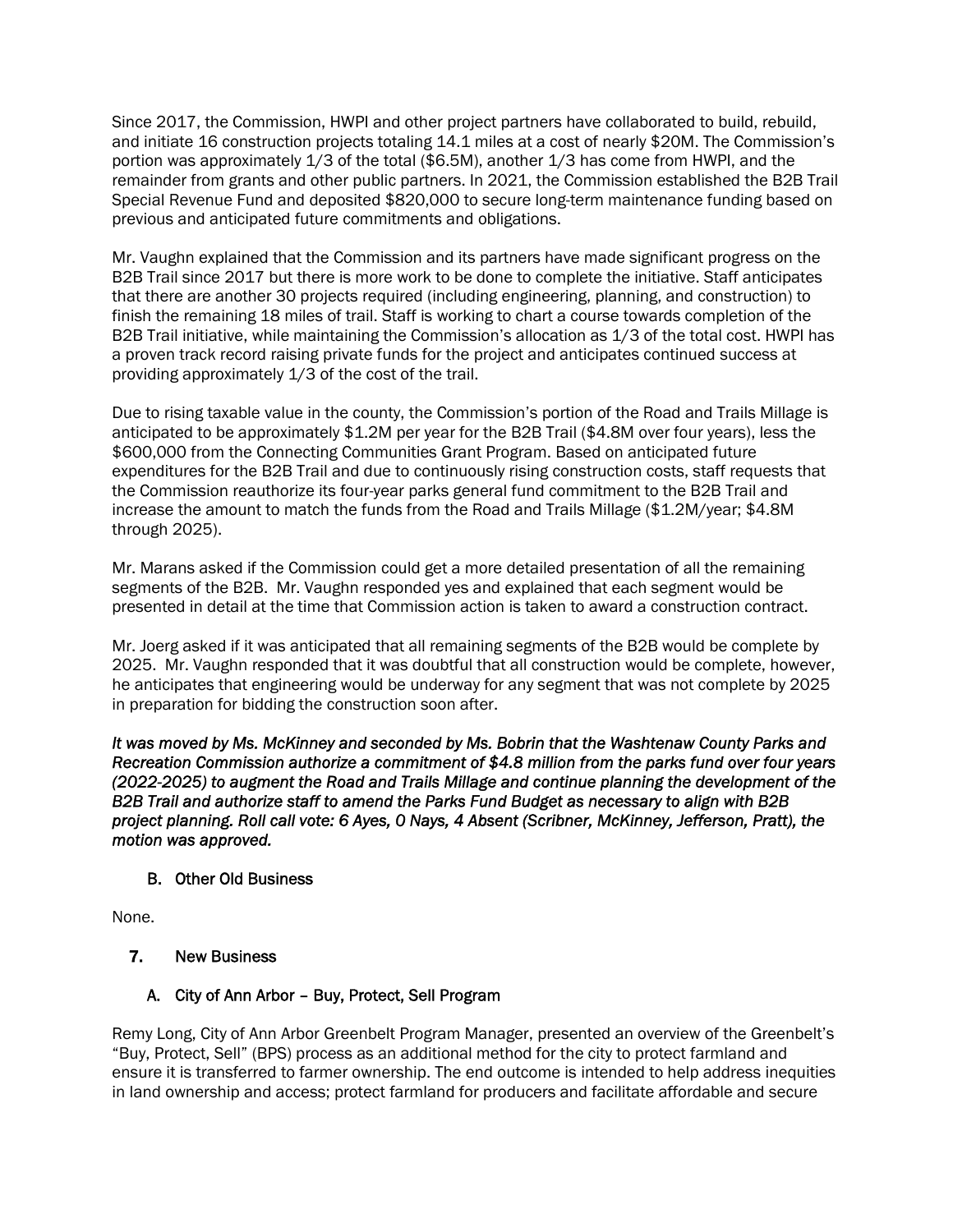land tenure. MSU Extension conducted a survey in Washtenaw Count to identify needs of new and beginning farmers looking for land. Based on survey results, there is an interest from farmers to purchase protected farmland and there is a gap is knowledge of available land. For the BPS process, the City of Ann Arbor would purchase property in fee; conduct a public RFP process to seek producers wishing to purchase the land; select a viable farm business and sell the property to the farmer, while withholding a conservation easement on the property.

Mr. Ezekiel spoke in favor of the program. He asked what would happen if the farmer that purchased the land were to fail. Mr. Long responded that if the farm operation was not successful, the program could reserve the first right of refusal on the land and sell it to another farmer. He added that there would also be controls over the type of agriculture that was allowed on the property.

Mr. Joerg asked about the value of a property after the conservation easement has been established. Mr. Long responded that the market value of a property is generally 50-70% less once the development rights are removed through a conservation easement.

Commissioners Shink, Ezekiel, Bobrin, Joerg, and Marans all spoke in favor of the Buy, Protect, Sell program.

### B. B2B Trail – Miller-Smith Preserve Route

Mr. Vaughn presented an overview of the possibility of the Border-to-Border Trail (B2B Trail) running through the southern edge of the Miller-Smith Preserve. The Miller-Smith preserve was purchased by NAPP in 2006 and 2008. The Smith portion of the preserve was donated to the Village of Dexter and subsequently donated to NAPP by the Village of Dexter. There is a donation agreement and deed restriction as part of the Smith donation to NAPP that stipulate the property must be maintained in accordance with the NAPP Ordinance and maintained as a park and nature preserve and no improvements or structures are to be constructed.

The planned B2B Trail route connecting Chelsea and Dexter passes adjacent to the Miller-Smith Preserve using a combination of road right-of-way and potentially a portion of the old Boland interurban railroad property, which is 33' wide and adjacent to the road right-of-way and owned by the Washtenaw County Road Commission. If the B2B Trail follows its current, planned alignment in the Miller-Smith Preserve area, in the road right-of-way and former Boland property, there will be some impact to the edge of the preserve near the parking lot. The proposed trail alignment is also close to one home that is set near the road. To address the impact on the private residence, WCPARC is exploring alternative routes. If an alternative route is approved, it would require that a portion of the Miller-Smith Preserve, mostly along the southern edge, be occupied by the B2B Trail. The proposed trail route is anticipated to have a construction impact to approximately 0.43 acres of the 29-acre preserve in addition to the area along the road frontage (0.25 acres). For reference, the parking area at the preserve occupies approximately 0.16 acres.

*It was moved by Ms. Shink and seconded by Mr. Joerg to direct staff to approach the City of Dexter to determine the legal implications of pursuing the alternative Border to Border trail alignment in Miller -Smith preserve in regards to the terms of the donation agreement for the property, and to bring back to the Commission for their review along with a public and partner input process strategy. Roll call vote: 6 Ayes, 0 Nays, 4 Absent (Scribner, McKinney, Jefferson, Pratt), the motion was approved.*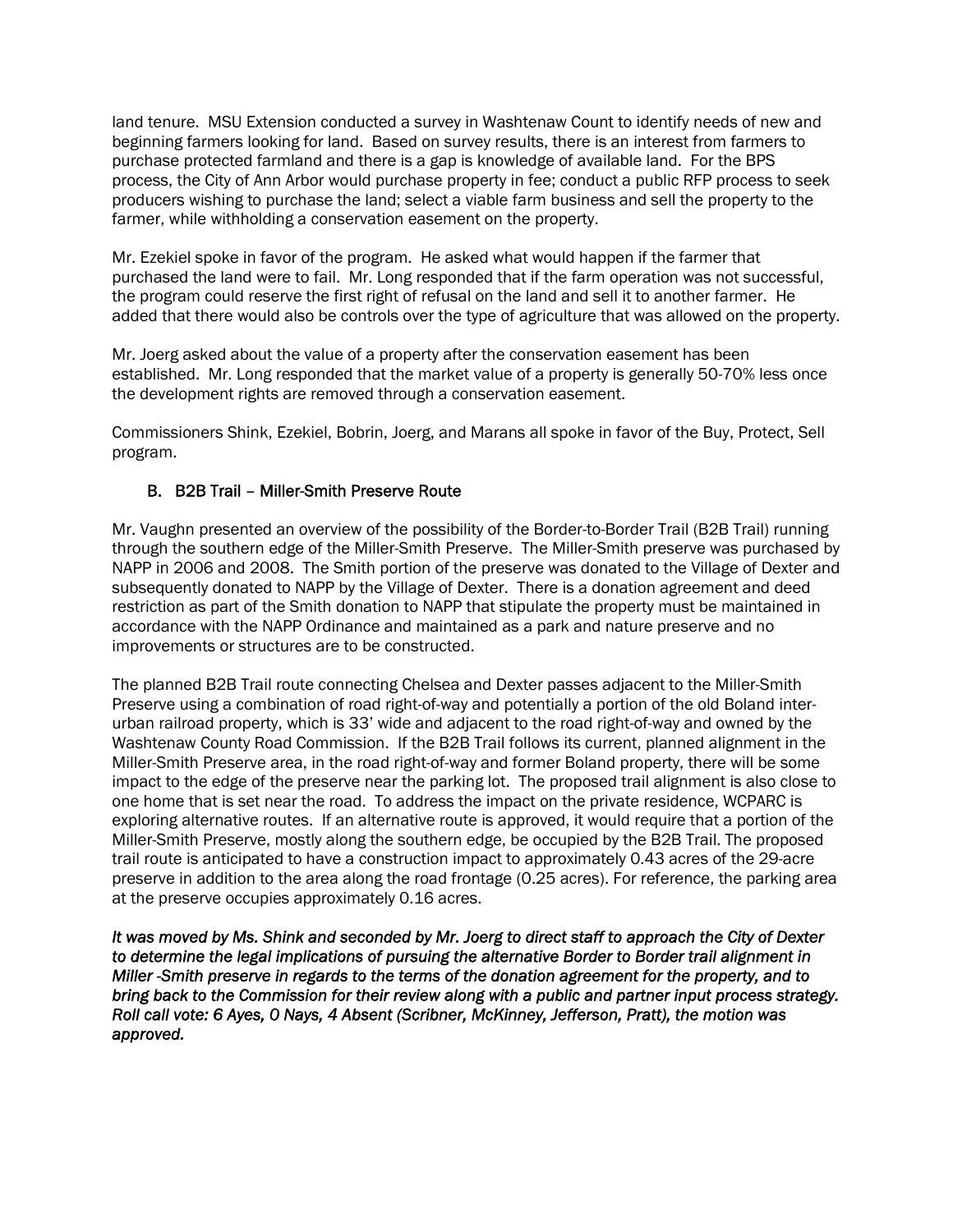### C. B2B Maintenance Agreement

Mr. Vaughn outlined three projects within MDOT right-of-way where Commission authorization is required to execute maintenance agreements or permits, which will allow MDOT to advance to construction and eventual operation by WCPARC. The resolutions and agreements were reviewed by staff for consistency with similar, previously executed agreements between MDOT and WCPARC.

Project 1: Segment CS2 in Lyndon Township (Green Lake to N. Territorial) – due to MDOT staff transfers, this document was never completed although the trail segment is fully constructed. MDOT ROW occupancy along M-52.

Project 2: Segment C1 in the City of Chelsea and a portion of Sylvan Township (Werkner Road to Veterans Park) – this segment is under construction outside of the MDOT ROW and is anticipated to be complete this year. MDOT ROW occupancy along M-52.

Project 3: Segment DAA3 in Scio Township (Zeeb Road to Delhi Metropark) – this segment is fully engineered and waiting on Amtrak's final approval for construction, which is anticipated to begin this year. MDOT ROW occupancy railroad along Huron River Drive.

Each maintenance agreement required a separate approval:

*It was moved by Mr. Ezekiel and seconded by Ms. Shink to execute the MDOT maintenance agreement for B2B Trail Segment CS2 in Lyndon Township. Roll call vote: 6 Ayes, 0 Nays, 4 Absent (Scribner, McKinney, Jefferson, Pratt), the motion was approved.* 

*It was moved by Mr. Marans and seconded by Ms. Shink to approve the MDOT maintenance agreement for B2B Trail Segment C1 in the City of Chelsea and a portion of Sylvan Township. Roll call vote: 6 Ayes, 0 Nays, 4 Absent (Scribner, McKinney, Jefferson, Pratt), the motion was approved.* 

*It was moved by Mr. Joerg and seconded by Ms. Shink to approve the MDOT maintenance agreement for B2B Trail Segment DAA3 in Scio Township. Roll call vote: 6 Ayes, 0 Nays, 4 Absent (Scribner, McKinney, Jefferson, Pratt), the motion was approved.* 

# D. Other New Business

None.

### 8. Commissioners/Directors Comments

Mr. Vaughn updated the Commission on a new policy that requires masks to be worn at all times in the Meri Lou Murray Recreation Center locker rooms. This is the only area of the facility that it is impossible to keep 6-ft of separation between patrons and it is poorly ventilated space. He also shared that the woman who spoke at the January meeting stopped by our front desk to thank our staff for implementing the new policy and said that the locker room was her biggest concern since that's where her group gathers before and after swimming.

Mr. Vaughn shared that there was a meeting last month with the users of the Swift Run Dog Park to discuss the list of concerns and proposed park improvements. Additionally, Mr. Dehring provided some background on the establishment of the Swift Run Dog Park. Mr. Vaughn shared with the Commission that this was Jeff Dehring's last commission meeting and that he would be retiring from